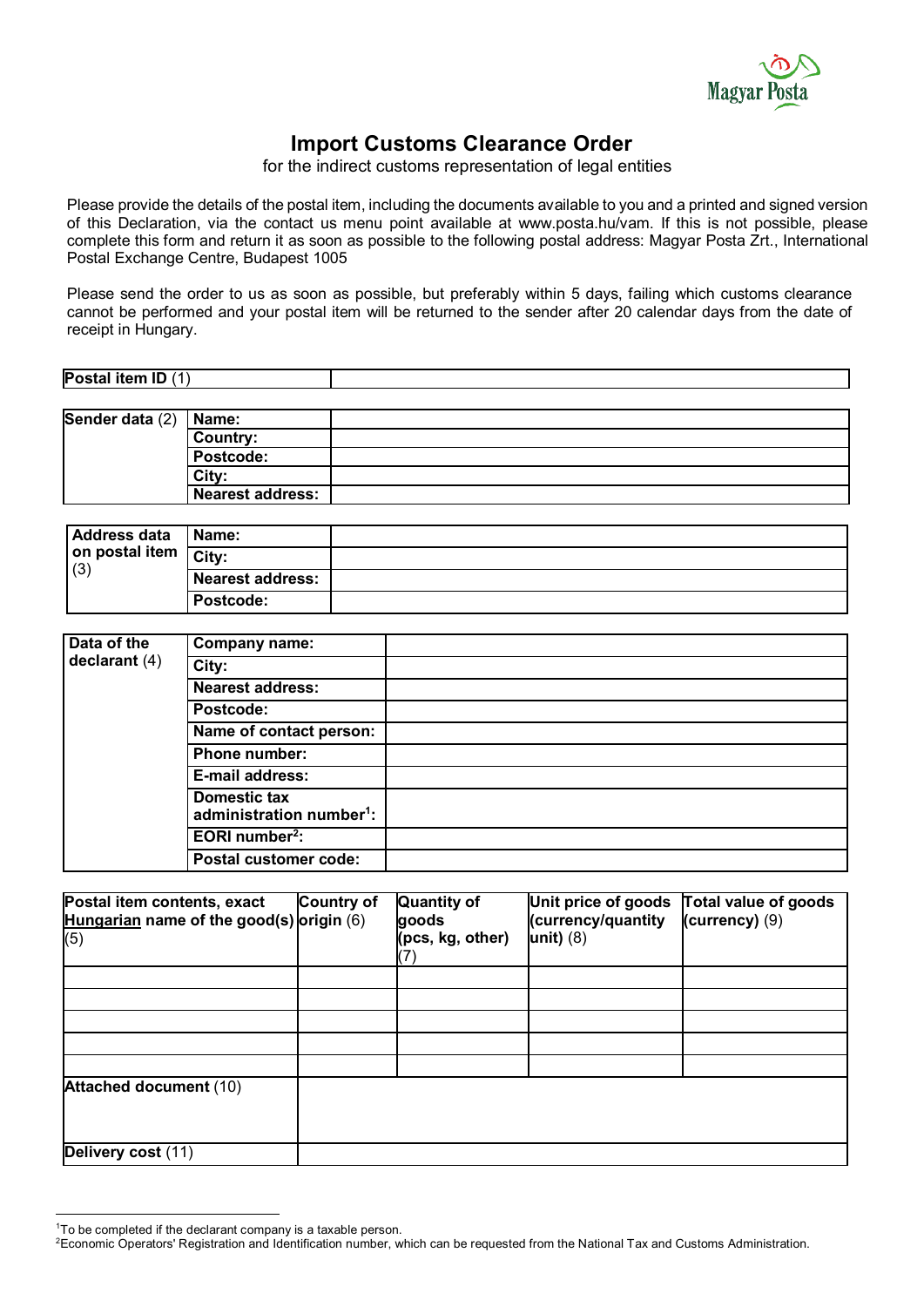**Please indicate below (with an x) which of the customs clearance options, A (postal customs clearance), B (clearance by another customs agency) or C (transit) you wish to select for your above postal item:**

A. **Postal customs clearance** (release for free circulation)

**Please indicate (with an x) which of the following applies to your postal item.**

- Purchased product Guarantee repair or replacement ○ Domestic return goods<sup>[3](#page-1-0)</sup> △ △ △ △ △ △ ① Other: ………………………………………………………………………………………
- **O** Sample goods

Customs cleared postal items will be delivered by the competent post office according to the delivery address. The total amount of the customs duty and the customs clearance fee, as established by the National Tax and Customs Administration, can be paid in advance with an online credit card payment or at the time of delivery. The goods can only be released after payment of the established customs duties and other charges and the customs clearance fee.

Magyar Posta Zrt. (hereinafter: 'MP Zrt.') shall not be liable for any damages arising from the provision of incorrect data or from the use of such data, nor shall it be under any obligation whatsoever.

By indicating postal customs clearance and by signing and returning this document, an import clearance order is created, by which

- you authorise MP Zrt. to release the postal item for free circulation (import clearance) and to perform and act in the name of and on behalf of the customs administration if it requires the examination of any goods, and
- you undertake to pay to MP Zrt. the amount of any customs administrative fine imposed on MP Zrt. as a result of any incorrect information provided within 8 days of being requested to do so.

Please send us the necessary document(s) for the customs clearance of your postal item together with this Order. We shall not be liable for the consequences of their absence (failure of customs clearance), and any additional costs will be passed on to you.

Please note that customs clearance is performed after the necessary documents have been received, in the order they were received. This order authorises indirect representation and relates solely to the customs clearance of the above postal item.

## B. **Clearance by another customs agency**

I declare that I authorise ....................................................................................... to perform the customs clearance. The service consists of the clearance of the postal item by another customs agency in electronic form at the NTCA (National Tax and Customs Administration) Airport Directorate. MP Zrt. charges a fee for the goods declaration activity of the postal item to NTCA, which is payable upon delivery. MP Zrt. forwards the postal item to the addressee as soon as it receives notification of the customs decision from the addressee or the proceeding customs agency.

## C. **Transit**

In the case of transit customs procedures, MP Zrt. forwards the postal item to the delivery post office of the addressee's domicile after the postal item arrives in Hungary. The CN23 customs declaration can be used to initiate the customs clearance of the postal item at the competent National Tax and Customs Administration (NTCA) directorate. After customs clearance, the postal item can be accepted at the delivery post office with a copy of the CN23 declaration certified by NTCA.

In order to ensure the transit of the goods, please enclose the document(s) indicated in the information letter.

I acknowledge that MP Zrt. charges a fee for the goods declaration activity of the postal item to NTCA, which is payable upon delivery.

By signing this Document, I declare that the data provided are correct and that the annexes are true and correct, and I declare that I accept the General Terms and Conditions for Postal Services<sup>[4](#page-1-1)</sup> and the conditions of the postal customs agency service<sup>5</sup>, and that I am liable for any legal consequences arising from any incorrect or incomplete data provided by me.

Information on the processing of the personal data of representatives and contact persons is available at www.posta.hu under the Privacy Notice menu point.

|  |  | Date:  day  month  year |  |  |
|--|--|-------------------------|--|--|
|--|--|-------------------------|--|--|

**Date: ...... day ...................... month .......... year …………………………………………………………………………….**

**Official signature and name of the Principal/Declarant**

<span id="page-1-0"></span><sup>&</sup>lt;sup>3</sup> Customs goods returned in an unaltered condition.

<span id="page-1-1"></span><sup>4</sup> https://www.posta.hu/static/internet/download/PASZF\_ASZF01\_ASZF.pdf

<span id="page-1-2"></span><sup>5</sup> https://www.posta.hu/static/internet/download/PASZF\_ASZF02\_Termeklapok.pdf, 24.13. Postal Customs Clearance Service